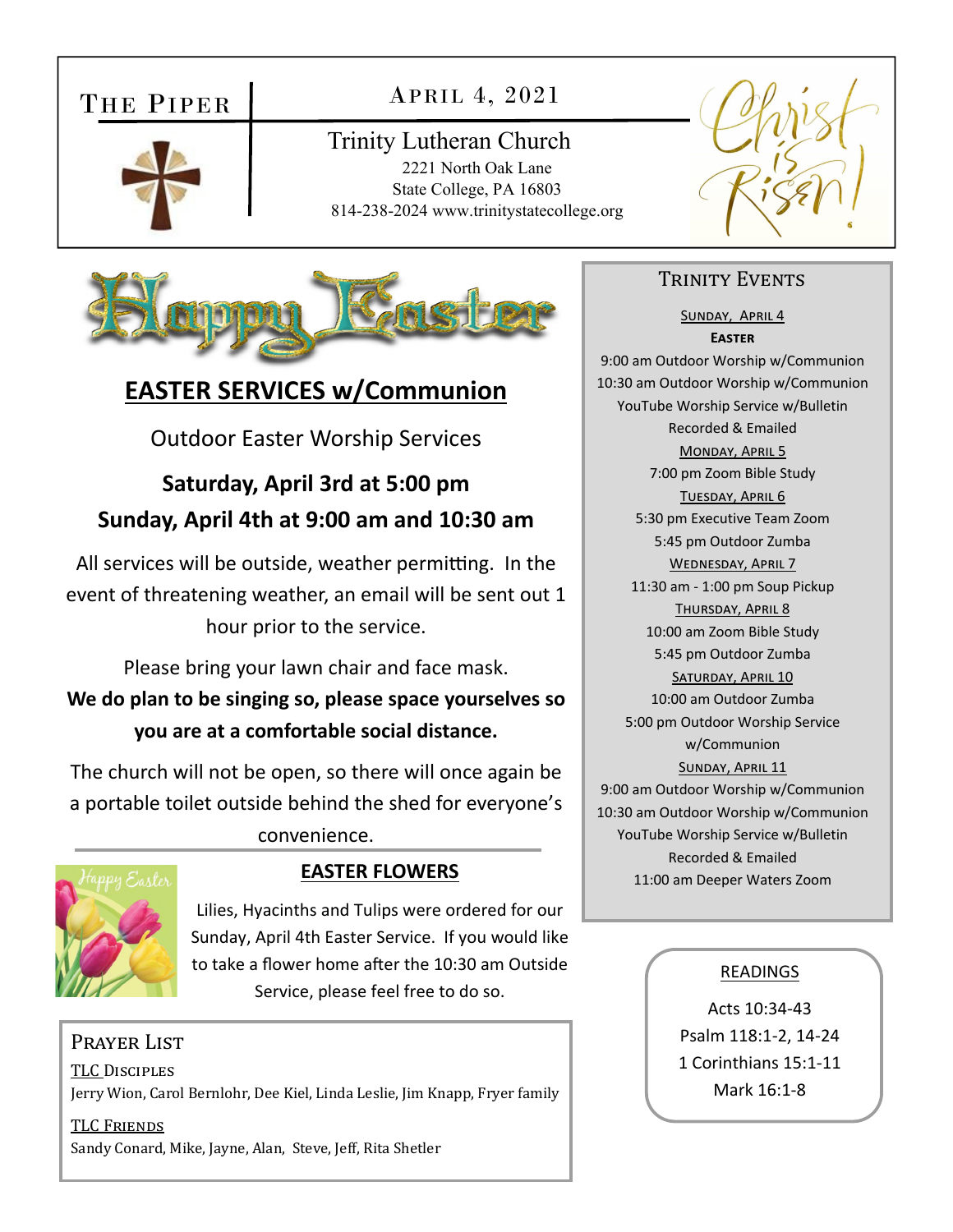

Wednesday, April 7th Soups for pickup between 11:30 am ‐ 1:00 pm

Seafood Cioppino (GF/DF) Cheesy Ham Chowder Lentil & Chicken Sausage Stew (DF/GF) (DF ‐ Dairy Free/GF ‐ Gluten Free)

### **OUTDOOR WORSHIP SERVICES w/Communion**

We will continue to have Outdoor Worship Service each week as weather permits.

Saturday ‐ 5:00 pm Sunday ‐ 9:00 am and 10:30 am (Hymns will be sung)

If the weather looks threatening, and the outdoor service cannot be held, an email will go out to everyone at least 1 hour before the service start time.

Please also remember to wear a mask and bring a lawn chair.

Social distance as you feel comfortable, as there will be singing during the Sunday Services.





Melissa, Rob & Parker Phillips welcomed a new addition to their family on Tuesday, March 2nd.

Sawyer Korben Phillips was born weighing 7 lbx 2 ozs. And measuring 21.5 inches long. Momma and baby are doing fine. Big brother, Parker, adores his little brother as can be seen in the photo of him holding Sawyer.

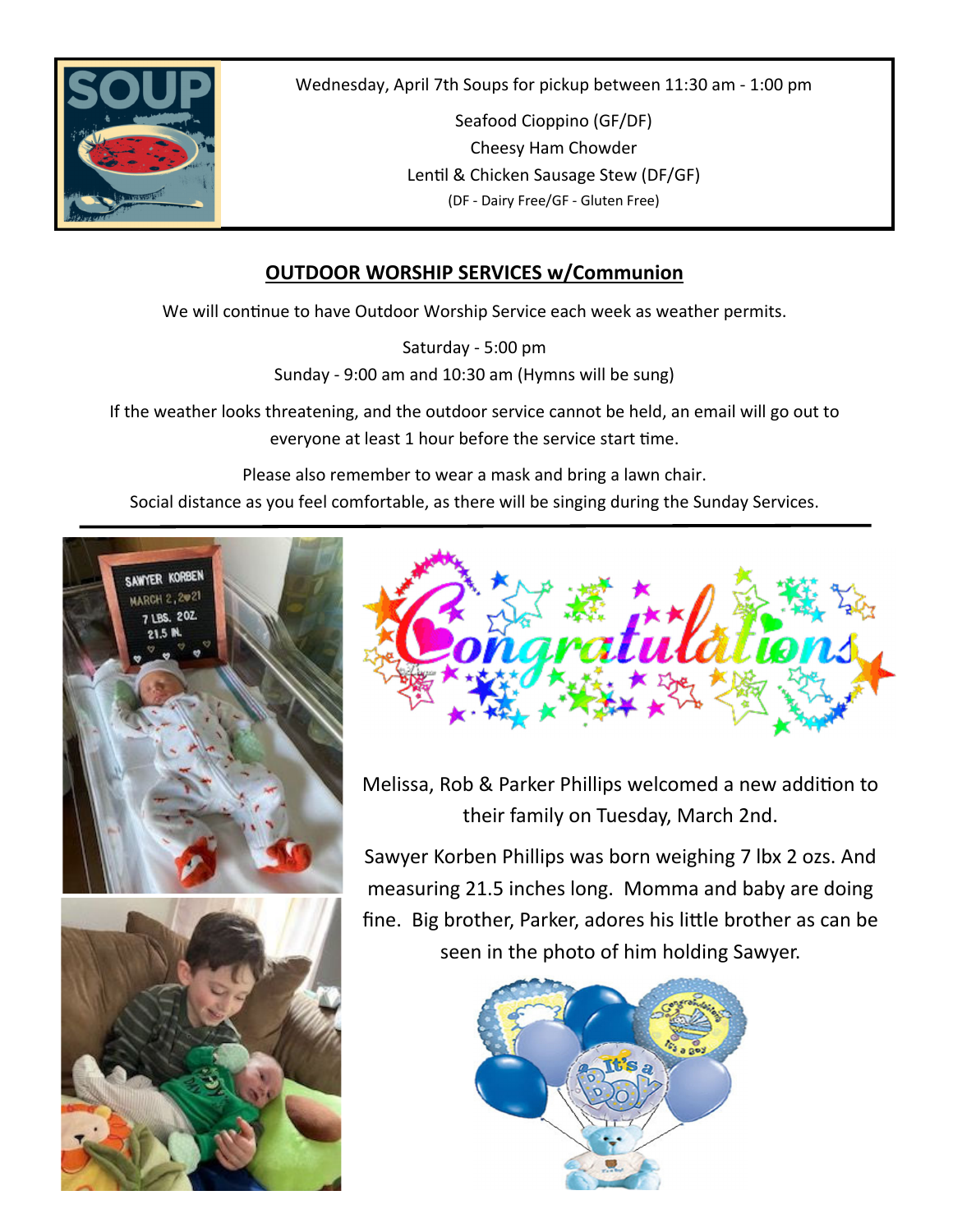# *From the Pastor's Desk*

#### Dear Beloved of God,

Not everyone understands or appreciates the Resurrection the same way. For many, Easter is just another day, the start of Spring, perhaps, but nothing special. We gather this weekend IN-PERSON (Yeah!) to celebrate the complete change the Resurrection of Our Lord means for the entire world – believer and unbelievers alike. Like art forms such as poetry, not everyone interprets these events we celebrate as we do. For example:

"The Flower" is a little gem of a poem from Alfred, Lord Tennyson (1809-92), who remains the longest-serving UK Poet Laureate (from 1850 until his death in 1892). During the six decades of his career as a poet, Tennyson had to endure criticism as well as enjoy praise and awards, and 'The Flower' seems to address the less pleasing side of being a public poet.

| Once in a golden hour          | Sow'd it far and wide           |
|--------------------------------|---------------------------------|
| I cast to earth a seed.        | By every town and tower,        |
| Up there came a flower,        | Till all the people cried,      |
| The people said, a weed.       | "Splendid is he flower."        |
| To and fro they went           | Read my little fable:           |
| Thro' my garden-bower,         | He that runs may read.          |
| And muttering discontent       | Most can raise the flowers now, |
| Curs'd me and my flower.       | For all have got the seed.      |
| Then it grew so tall           | And some are pretty enough,     |
| It wore a crown of light,      | And some are poor indeed;       |
| But thieves from o'er the wall | And now again the people        |
| Stole the seed by night.       | Call it but a weed.             |

The link between poetry and flowers – between poesy and posies, we might say – is an old one, as the origin of the word 'anthology', for a collection of poems by different writers, testifies (the word means 'a collection of flowers'). In 'The Flower', Tennyson uses the metaphor of planting a seed and nurturing it so that it grows into a flower for the act of creating poetry.

https://interestingliterature.com/2018/09/a-short-analysis-of-tennysons-the-flower/

Like Tennyson's poem, the message and impact of Easter has spread throughout the world. From that first Easter Day when the women found the tomb to be empty, the angel announced the unbelievable news that, Jesus of Nazareth, the one who died now lives again, with death behind him. Of course, it is now believable because God has also poured out the Holy Spirit to all who believe!

Regardless of what others might say about Easter, we gather to celebrate the significance of this day with the pronouncement and reply:

Christ is risen! He is risen indeed! Alleluia!

May God's richest Resurrection blessings be yours in abundance and for all those who are dear to you!

With the love of the Risen Christ,

Pastor Ron

Pastor Ron